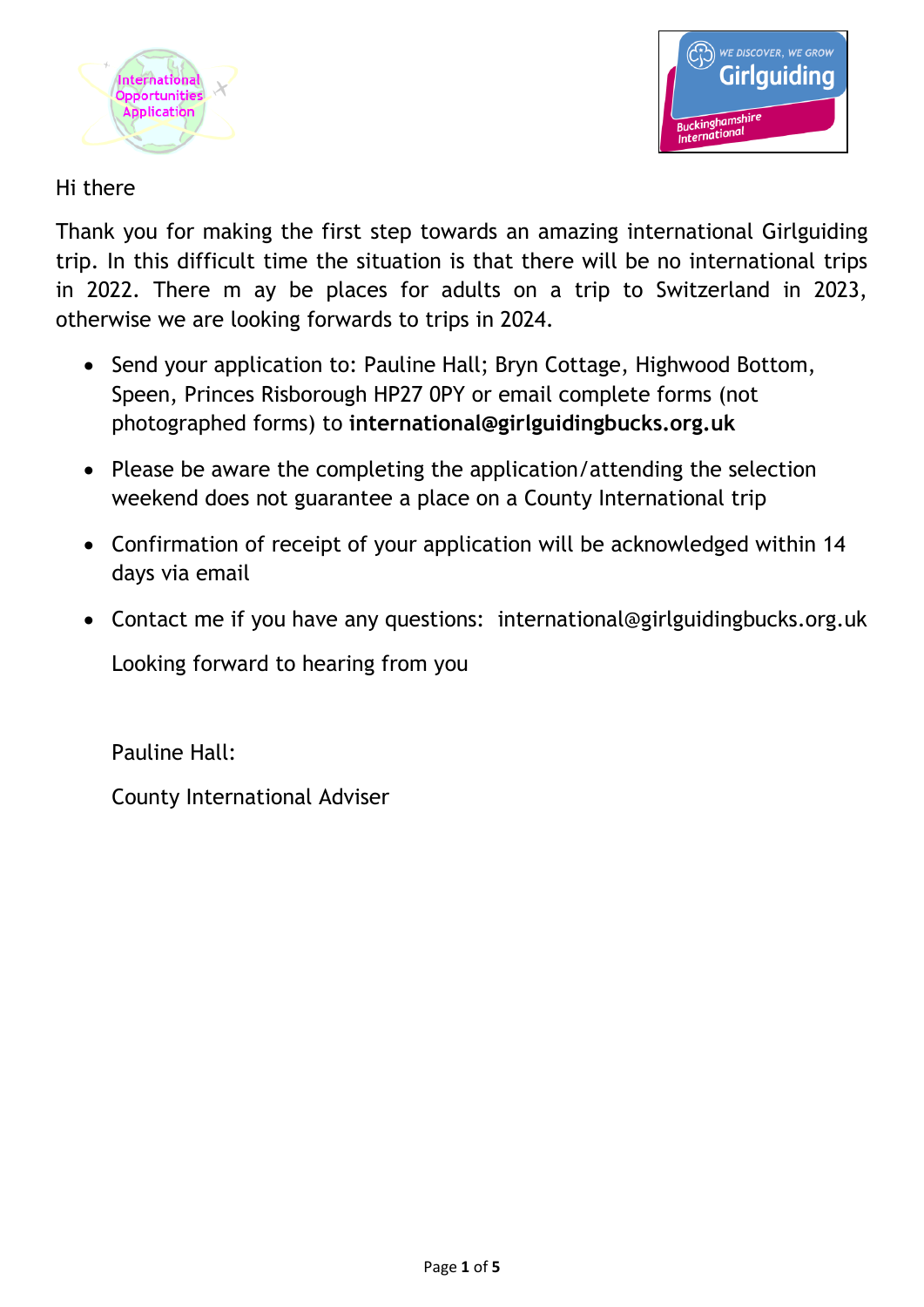

Insert a **Current**  passport -sized photograph here

## **ADULT APPLICATION FORM FOR INTERNATIONAL SELECTION FOR COUNTY TRIPS**

*Please complete this form clearly in black ink as it will be photocopied.*

| <b>Personal Details</b>                 |  |
|-----------------------------------------|--|
| What name do you prefer to be known by: |  |
| First name (IN FULL)                    |  |
| Surname:                                |  |
| Unit / role                             |  |
| Unit / role (if more than one)          |  |
| Telephone number (incl. Dialling code): |  |
| Mobile:                                 |  |
| Email:                                  |  |
| Date of Birth:                          |  |
| Age in years:                           |  |
| Nationality:                            |  |
| Date passport expires:                  |  |
| Date visa expires (if applicable)       |  |
| How did you hear about the weekend:     |  |
| <b>Your Girlguiding Career</b>          |  |
| Units                                   |  |
| Roles                                   |  |
| Membership Number                       |  |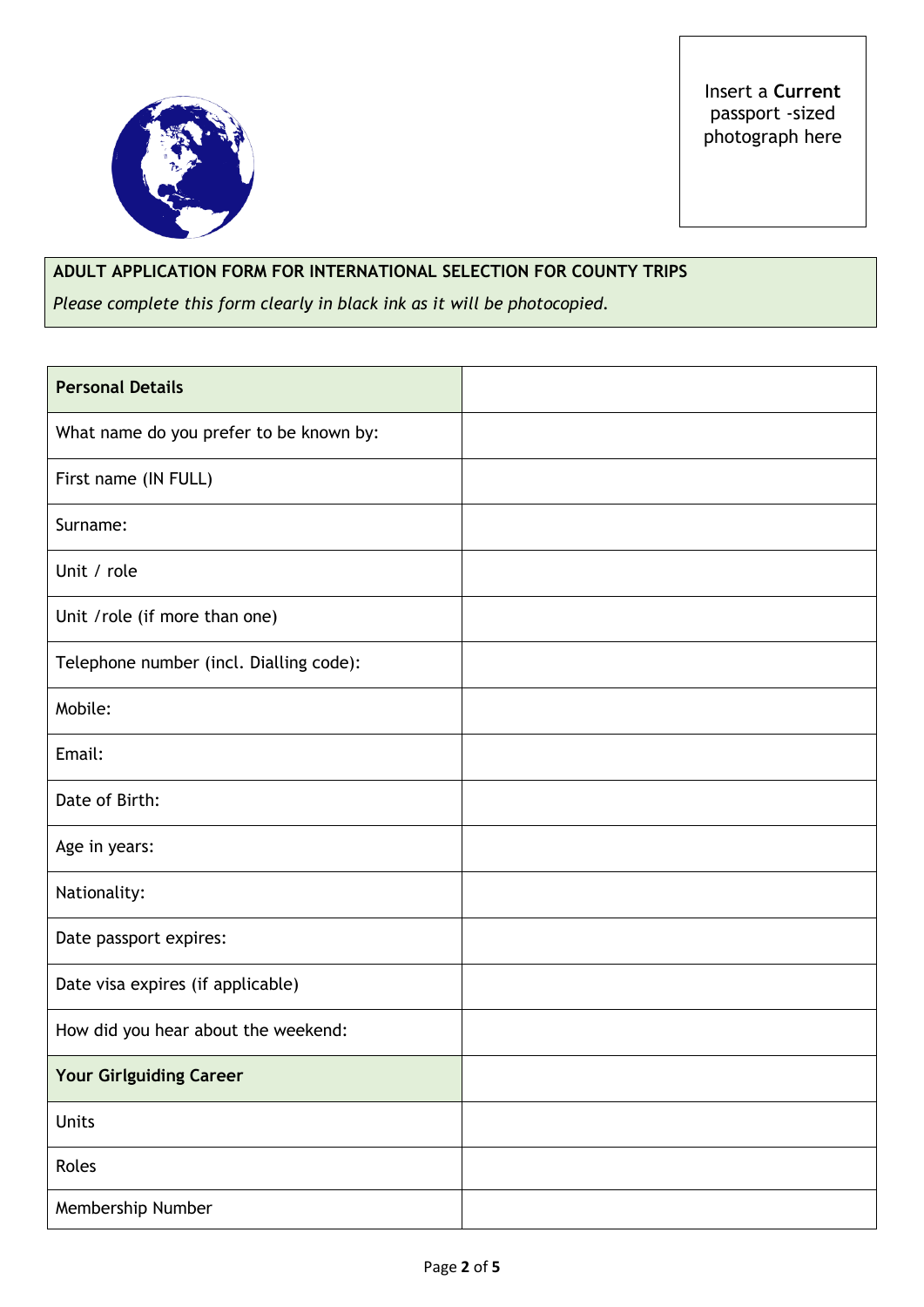| District                                            |  |
|-----------------------------------------------------|--|
| Division:                                           |  |
| County:                                             |  |
| How long have you been in Girlguiding (Years) as a: |  |
| Rainbow                                             |  |
| <b>Brownie</b>                                      |  |
| Guide                                               |  |
| Ranger                                              |  |
| Young Leader                                        |  |
| Leader                                              |  |
| Other (please specify)                              |  |
| Your Girlguiding Experience                         |  |
| Camp Experience (under canvas)                      |  |
| Nights as a Brownie                                 |  |
| As a Guide                                          |  |
| As a Ranger                                         |  |
| As a Young Leader                                   |  |
| With school                                         |  |
| With my family                                      |  |
| As a Leader                                         |  |
| Going Away with Qualifications                      |  |
| <b>Experience within Girlguiding</b>                |  |
| <b>Outdoor Activities</b>                           |  |
| Service projects                                    |  |
| Qualifications or skills                            |  |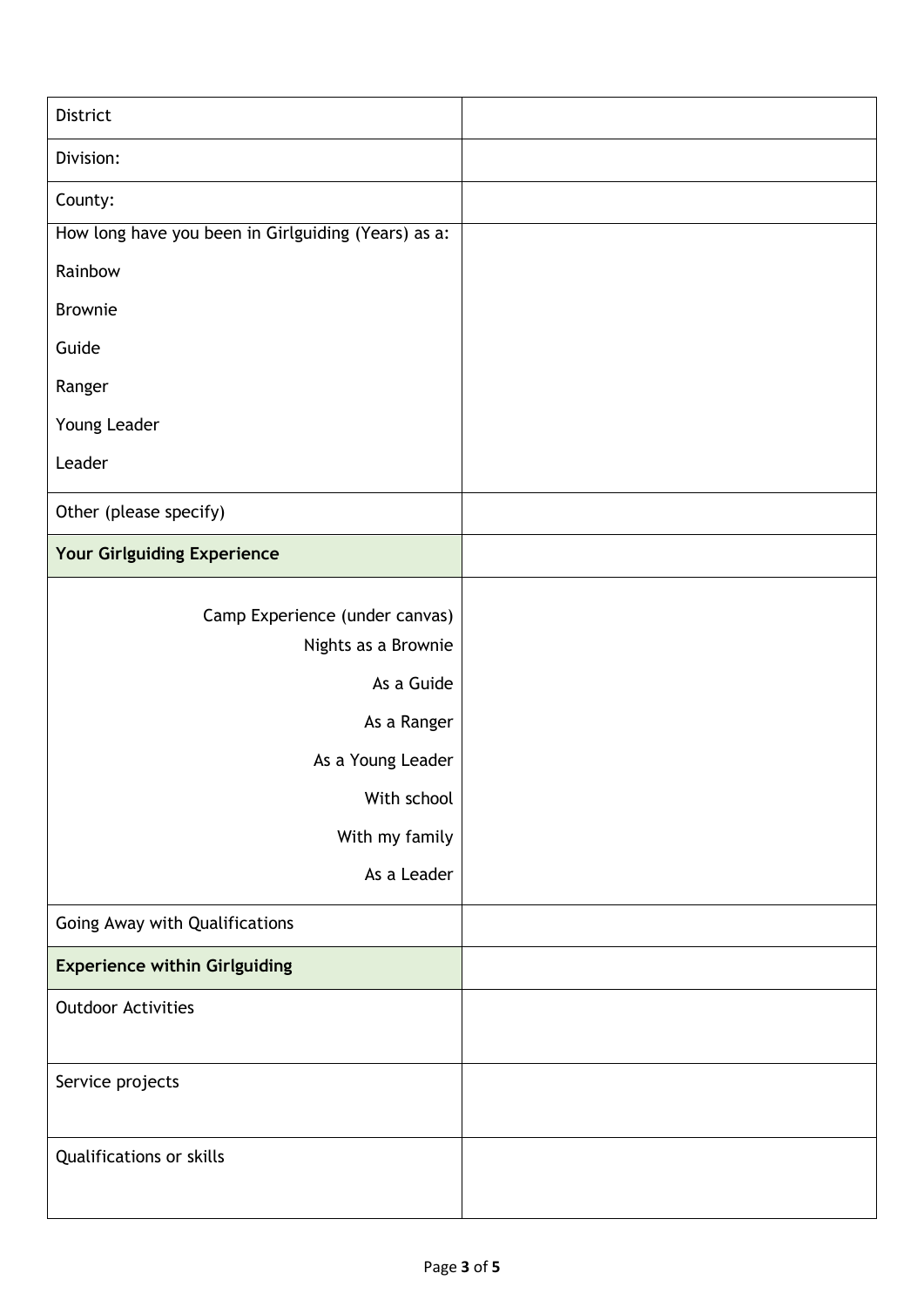| <b>Other Experience</b>                                                                                      |  |
|--------------------------------------------------------------------------------------------------------------|--|
| If you are employed what is your occupation?                                                                 |  |
| If you are a student, what are you studying and<br>where?                                                    |  |
| Please list any qualifications you have:                                                                     |  |
| <b>International Experiences</b>                                                                             |  |
| Which countries have you visited in the past 5<br>years and what kind of trip? (jamboree, holiday, exchange) |  |
| In Guiding?                                                                                                  |  |
| With family, friends, alone?                                                                                 |  |
| Do you speak any additional languages? To what<br>ability/level?                                             |  |
| <b>Other</b>                                                                                                 |  |
| Interests/Hobbies outside Girlguiding:                                                                       |  |
| Do you hold any positions of responsibility outside<br>Girlguiding?                                          |  |

| Use this space to tell us why you would like to<br>experience an international experience with |  |
|------------------------------------------------------------------------------------------------|--|
| Girlguiding                                                                                    |  |
|                                                                                                |  |
|                                                                                                |  |
|                                                                                                |  |
|                                                                                                |  |
| Use this space to tell us about yourself, your family<br>and your local community              |  |
|                                                                                                |  |